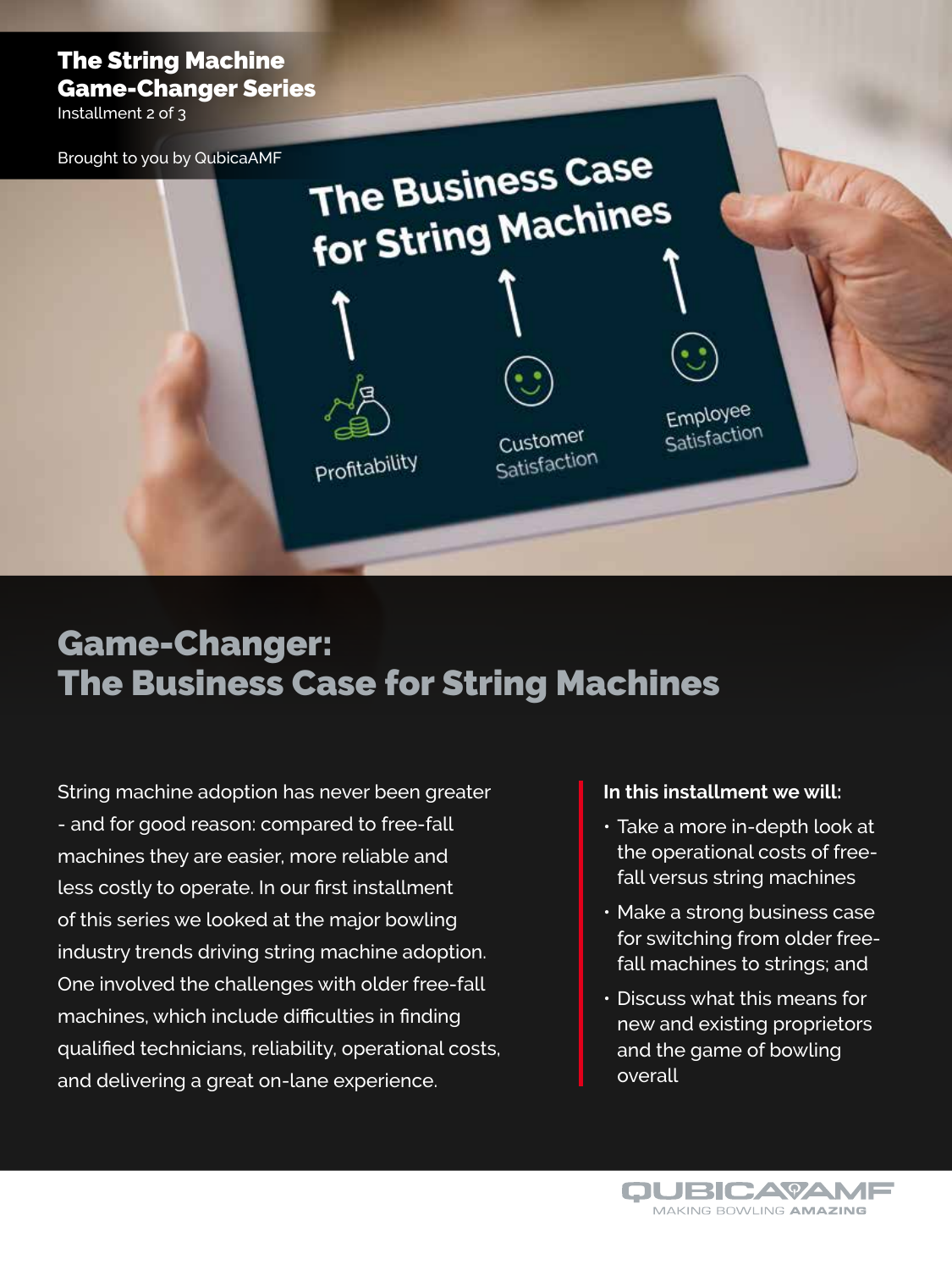

## Introduction

In 1946, the automatic free-fall pinspotter was the engine that enabled bowling to grow and explode in popularity. However, the situation in 2020 is much different. In fact, our studies show that older free-fall machines burden bowling-based businesses and new investors with some of their biggest operational expenses. Labor, parts and electricity costs can run between \$2.5 and \$4.5 thousand per lane per year—and as high as \$6 thousand in some cases.

Operational costs for free-fall machines can approach \$6 thousand/lane/year. String machines cost a fraction of that.

The operational costs of string machines are a fraction of that. What's more, they also cost less to purchase and install. According to a poll conducted by the publication Bowling Center Management in September 2020, proprietors chose string machines for three main reasons: personnel savings; maintenance savings; and lower up-front costs<sup>1</sup>.

Top 3 Reasons **Owners** Prefer String Machines

**BCM POLLED** a number of operators who utilize string pinsetting machines at their centers. Here are the top three reasons they selected strings over free-fall machines:

- **1. Personnel savings.** There is no need for a full-time mechanic or mechanics. Machine upkeep can be handled by an arcade game technician or someone with similar skills.
- **2. Maintenance savings.** String machines require far fewer spare parts to buy and stock.
- **3. Up-front cost.** String machines cost less than free-fall machines, making it easier to deal with lending institutions and/or purchase more machines.

*1 "Strings in the Spotlight", Bowling Center Management Survey, September 2020*

If you layer-on COVID-19's continuing impact, the operational cost benefits of string machines can make a bigger difference than ever to help centers reduce financial stress and recover faster post-pandemic.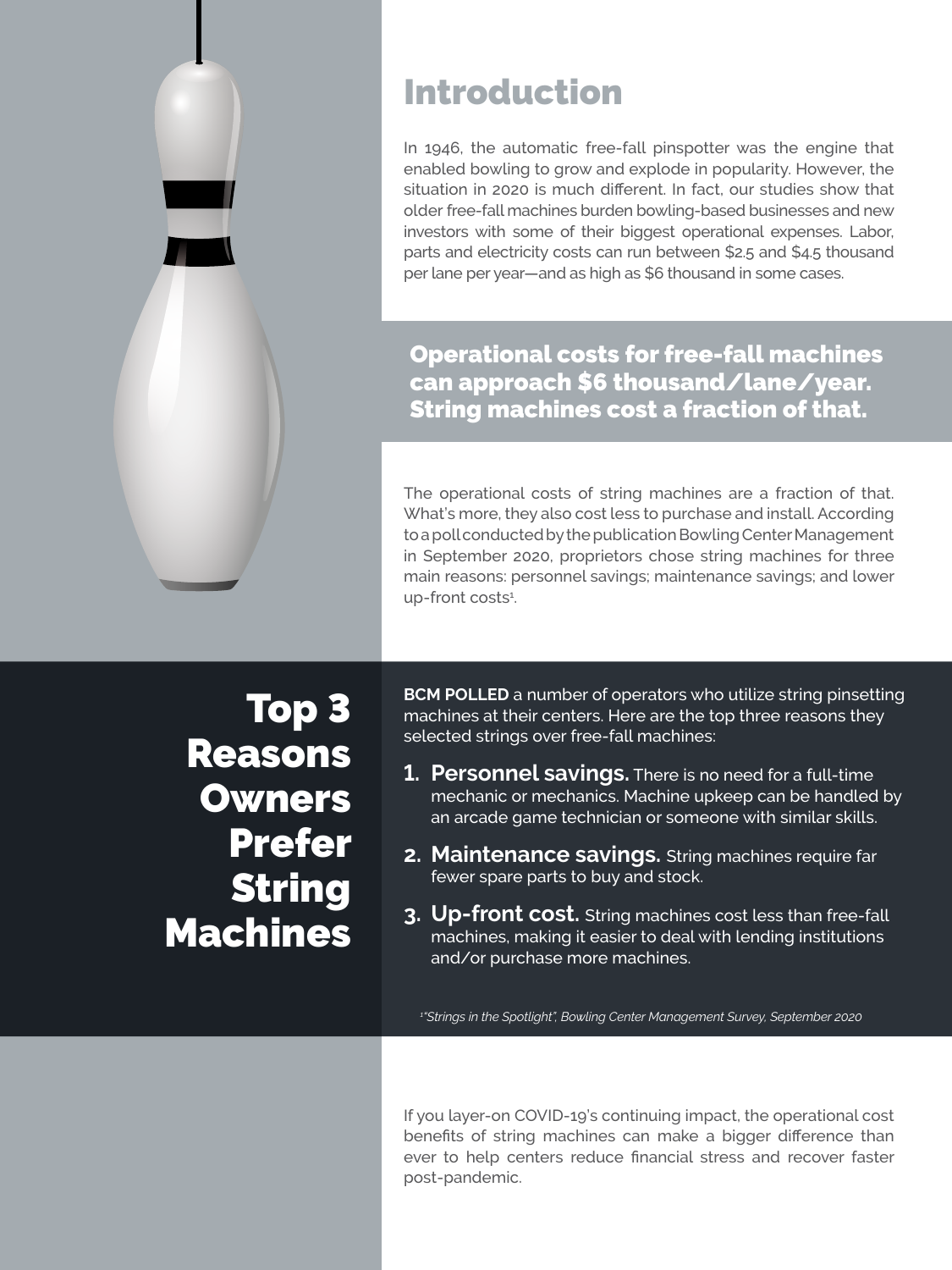# Pinspotting Machine Operational Cost Drivers

The operational costs for pinspotting machines consist of five primary components: maintenance labor expense; replacement parts expense; electricity expense; working capital; and technician hiring and training expense. In all of these areas our studies show string machines prove to be significantly less – especially in ongoing maintenance, parts and electricity expenses.



## **Maintenance Labor Expenses**

These are the labor costs needed to keep pinspotting machines running reliably and consist of:

- a) the labor time associated with operating and maintaining pinspotting machines; this includes time spent on routine maintenance and addressing day-today needs
- b) the labor cost of the technicians

QubicaAMF research indicates that maintenance labor expenses are by far the largest operating cost driver for a typical bowling center. However, we've found that replacing free-fall with string machines can result in an 80-90% reduction in maintenance labor expense.

Here's another labor-related benefit of switching to string machines. Centers struggling to employ qualified technicians can ease their recruitment efforts and completely eliminate pinspotting maintenance labor costs per se. Conversely, centers lucky enough to employ talented technicians can retain them and still realize significant labor cost savings. How? By reassigning them to duties that eliminate other business costs, and which add also value to the center.

### **Case in Point: Dover Bowl**

This 22-lane center has an excellent head technician, but struggled to find and keep good help for him. Consequently, he was tied to the pinspotting machines, unable to support other areas of the business. By switching to string machines the center freed the technician to cover all aspects of facility maintenance, saving the cost of hiring outside contractors.

### **Replacement Parts Expenses**

Addressing normal wear and tear, plus broken or damaged components, is typically the second largest operating cost driver with variances depending on:

- a) the type, age and overall condition of the pinspotting machines
- b) the robustness of the center's maintenance program; and
- c) the experience level of the technicians

Our research suggests that replacement parts expenses account for some 14% of total free-fall machine operational costs for a typical bowling center. Here at QubicaAMF, we typically see centers spending between \$350 and \$700 per lane per year on older freefall machines, and as high as \$900 in some cases.

Because string machines have significantly fewer parts overall—and fewer moving parts to wear, replacement parts expenses are typically 65% to 85% less than that of free-fall machines.

### **Case in Point: Strike 10 Bowling and Sports Lounge**

Located in Hallandale Beach, Florida, this bowling operation reported saving over \$800 per lane per year in replacement parts on average since switching to string machines.

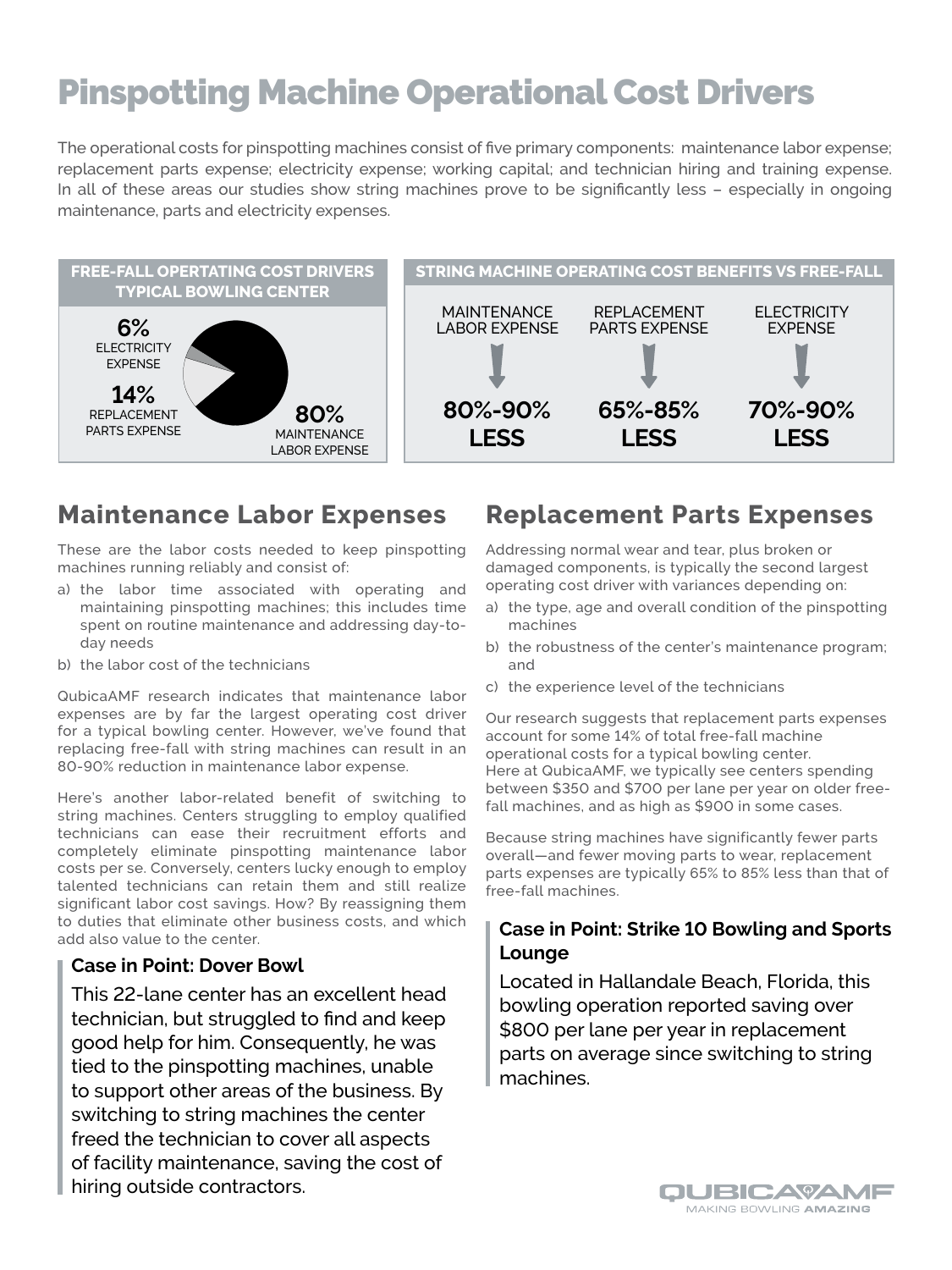## **Electricity Expense**

The amount of electricity consumed by pinspotting machines can swing widely based on:

- a) the model
- b) age of the machine
- c) condition of the machine

Free-fall machines use more power because they often have more and bigger motors - and these motors and electronics are less efficient on older free-fall machines.

### **String machines consume between 70% and 90% less power than their free-fall counterparts.**

Our research shows that pinspotting electrical expenses are about 6% of the total free-fall machine operational cost for a typical bowling center. These percentages can

## **Working Capital Expense**

This includes the amount of cash tied up in pinspotter replacement parts that are sitting on the shelf. Therefore, these funds are unavailable for the center to invest in things that could produce more meaningful returns.

A typical center with older free-fall machines tends to have between \$600-\$1 thousand per lane in spare parts inventory. As shown in the photos below, string pinspotters have far fewer parts; hence they negate keeping many

multiply two or even three times in places like Germany, Denmark, the Netherlands and Italy as example, which pay an average of between \$0.28 and \$0.39 per kilowatthour compared to the U.S national average of \$0.13.

String machines consume between 70% and 90% less power than their free-fall counterparts. This not only reduces operational costs; it also serves as a more environmentally sustainable solution.

### **Case in Point: Tenpin Ltd.**

The second largest bowling operator in the U.K., has seen an average of a 20% reduction in electricity expenses for their centers that have switched to string machines.

replacement parts on hand. This frees more working capital.

**Case in Point: Lake Wylie Bowl N' Bounce** "I had a huge room full of spare parts tying up valuable cash," declares owner Darrin Skinner. After switching to string machines, "Now my spare parts fit on one shelf."





*Typical free-fall machine spare parts inventory Typical string machine spare parts inventory & maintenance area*

## **Technician Hiring and Training Expense**

Older free-fall machines are complex. Our research shows hiring qualified technicians can be a major expense anywhere between \$2.5 thousand and \$4 thousand per employee, particularly for centers that struggle with high turnover. Additionally, it can take eight to 12 months to get new technicians competent with older free-fall machines like A-2 and 82-70s.

### **String machines can save centers thousands in technician hiring and training costs.**

By comparison, even a non-technically skilled employee can be trained to comfortably operate a string machine in a matter of a few weeks or less.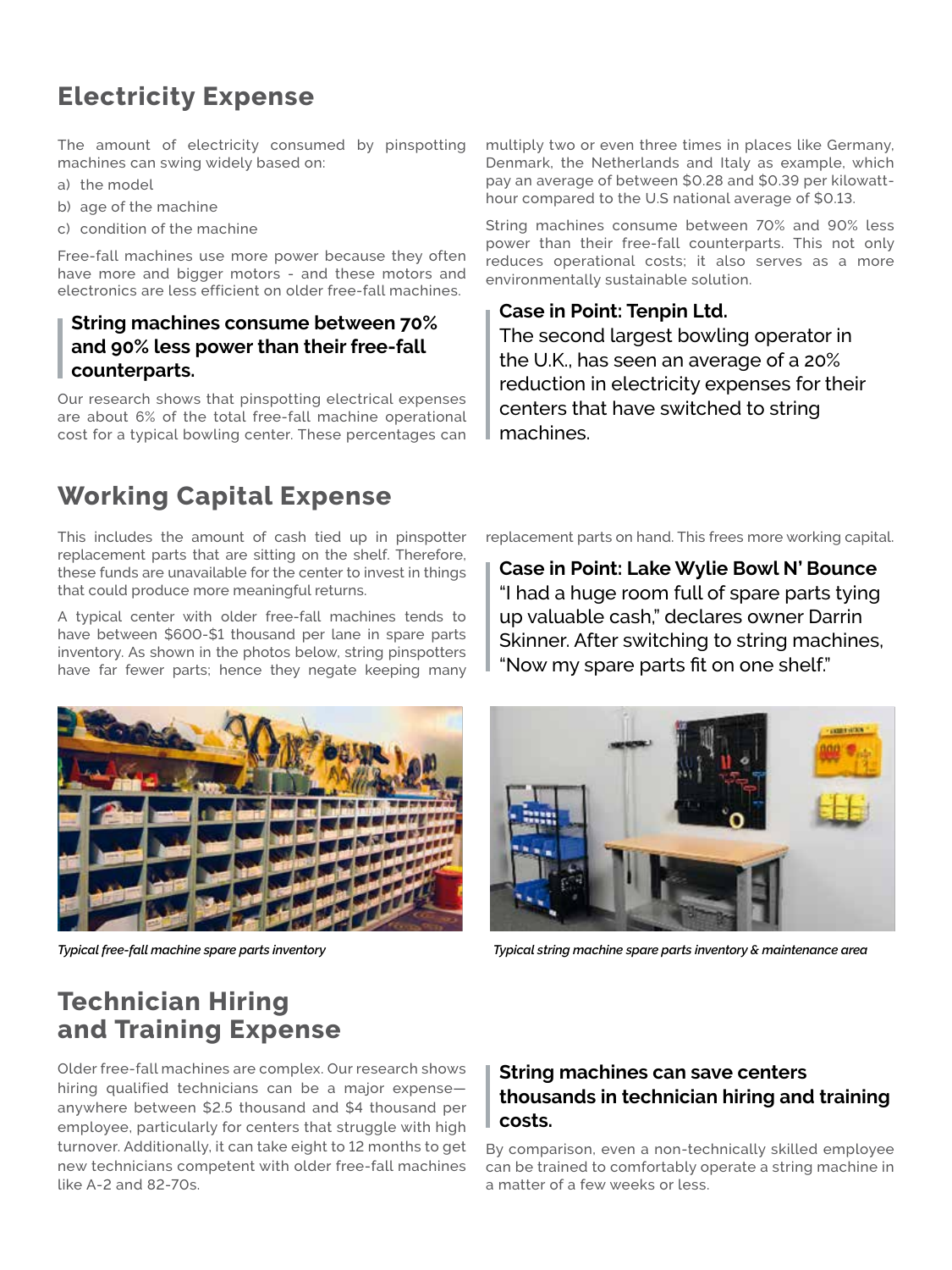# Operational Cost Savings Increase Centers Profitability

Based on our experience with many string machine customers, we've seen over and over that centers switching to string realize significant operational cost savings - \$2.75 thousand to \$4 thousand per lane per year, and as high as \$5 thousand in some cases leading to increased profitability. Customer success stories also bear this out:

With free-fall pinspotters contributing over 50% to their total maintenance costs, Lake Wylie Bowl 'N Bounce, a 16-lane center in North Carolina, added over \$45 thousand per year to bottom-line profitability by switching to string machines.

According to an article published in the December 2020 issue of International Bowling Industry magazine, Pinz, a 20-lane center in Massachusetts, improved profitability by \$70 thousand per year after replacing free-fall with string machines—saving about \$6 thousand per month in labor, replacement parts and electrical expenses<sup>2</sup>.

The Tenpin chain in the U.K., with 45 centers and over 1,100 lanes, has replaced 750 of those lanes with string machines and has seen profitability in those centers soar.

This thriving bowling operator is saving on average \$4,884 per lane per year across its string centers as a result of:

- A 22% decrease in maintenance labor expenses
- A 75% decrease in replacement parts expenses
- A 20% decrease in electricity expenses

**Centers are Seeing Increasing Profitability after Converting to String** Bowl 'N Bounce North Carolina **+ \$2.8K** per lane/per year

Pinz **Massachusetts + \$3.5K** per lane/per year **Tenpin** U.K. **+ \$4.8K** per lane/per year

# Better Guest Experience, Happier Employees, Great for Business

Operational cost savings and increased profitability are not the only benefits string machines deliver. QubicaAMF has repeatedly seen centers switching to string machines report an increase in guest satisfaction and also happier employees. Happier guests drive repeat business and more revenue; while happier employees mean less turnover, consequently lower hiring- and training-related expenses.

Realizing social media's impact on business, consider Woodlawn Bowl in Ontario, Canada. After changing to string machines their guest experience and social scores both rose dramatically. "In the first six months our rating increased from 3.4 to 4.5 out of five stars," says owner Bob McKay.

**Woodlawn Bowl's social media review ratings increased from 3.4 to 4.5 out of 5 stars after installing string machines.** 

Tenpin Ltd.'s Graham Blackwell was equally enthusiastic. "String machines have been a huge win for our guests, our employees and our business," he states after witnessing a 5% revenue increase in centers that switched to string machines. Tenpin also reported a 250% improvement in games bowled without a machine stop, plus 63% fewer guest refunds. Moreover, their employees reported being happier amid a less stressful environment, thanks to fewer pinspotting machine problems and upset guests.

**Tenpin has had a 250% improvement in games bowled without a machine stop across its centers with string machines.**

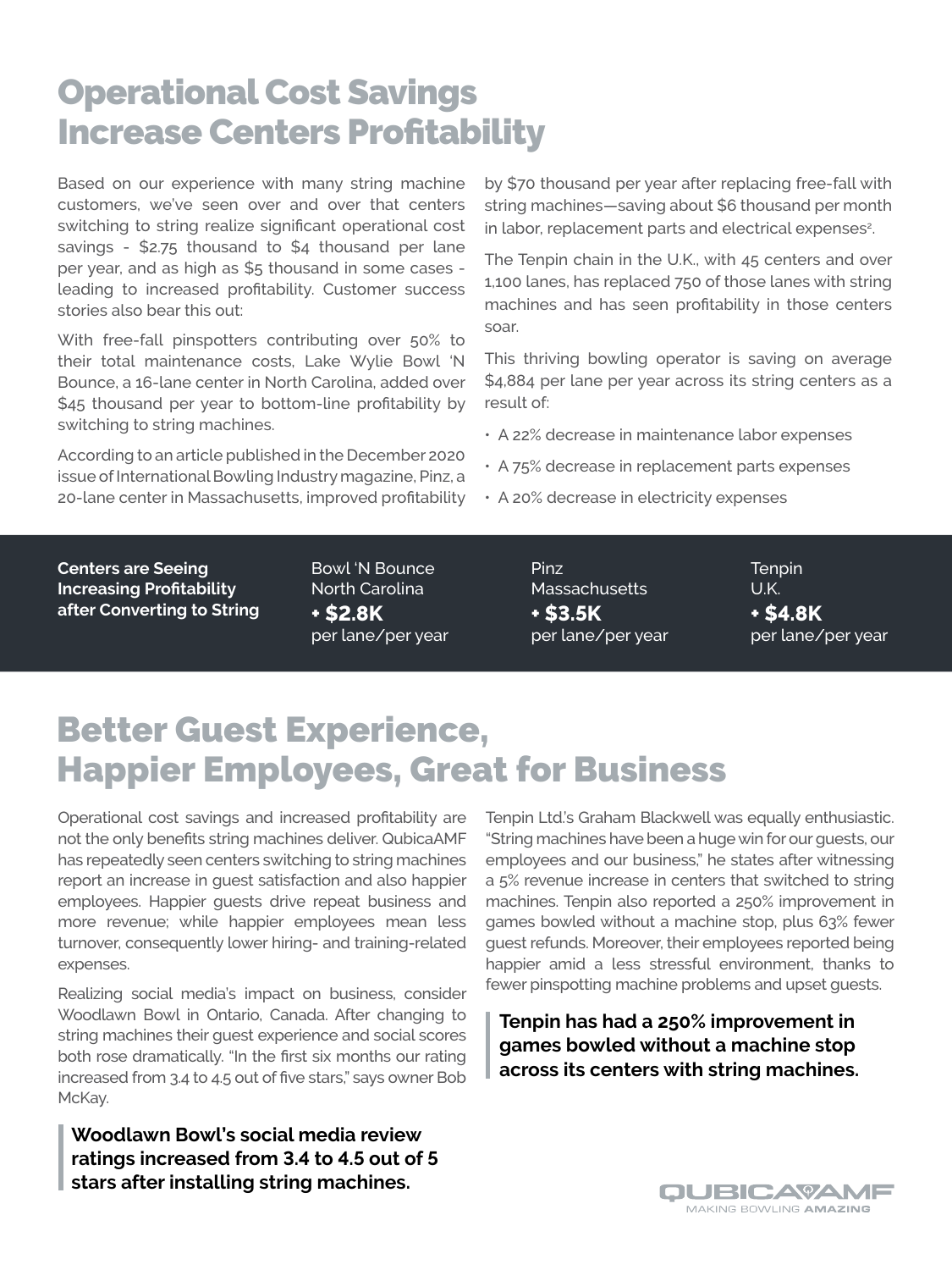# A Low-Risk Investment

Few investments are a sure bet. However, an investment in string machines is virtually a guaranteed win.

String machines lower operating costs by an amount that can be accurately measured because it is based on known quantities: operating costs for the string machine plus the center's current operating costs. This in contrast to other types of investments where returns are heavily dependent on growing the customer base and topline revenue. Both of these are hard to predict and act upon.

**Because operational costs savings can often exceed loan payments on new string pinspotters, a center can essentially replace older freefall machines for free.**

But the business case gets even better. Often, a center can essentially replace older free-fall with string machines for free. As David Breen, owner of Pinz, discovered, this is because the resulting monthly operational cost savings can exceed the loan on the machines<sup>2</sup>.

#### **Case in Point: Pinz**

Pinz replaced 20 lanes of free-fall with string and the operational cost savings is paying for the cost of the string machines<sup>2</sup>.

# The Business Advantage of String Machines: What It Means for the Game

The fact that string machines can make bowling centers more efficient and profitable is undeniable. What's more, because they improve pinspotter reliability they also help centers deliver a better guest experience. Spread across the industry, this contributes to healthier bowling businesses overall, ensuring a reliable, long-term attraction for sport bowling and players of all kinds.

On top of this, string machines make it easier for new investors to bring the fun and competitive challenge of bowling to new parts of the world, expanding the sport's reach and growing the game. This is because string machines are less expensive to purchase and install, easier to operate, and more environmentally friendly than free-fall machines.



*1 "Strings in the Spotlight", Bowling Center Management Survey, September 2020 2 Groh, Fred. "The Next Big Thing", International Bowling Industry, December 2020*